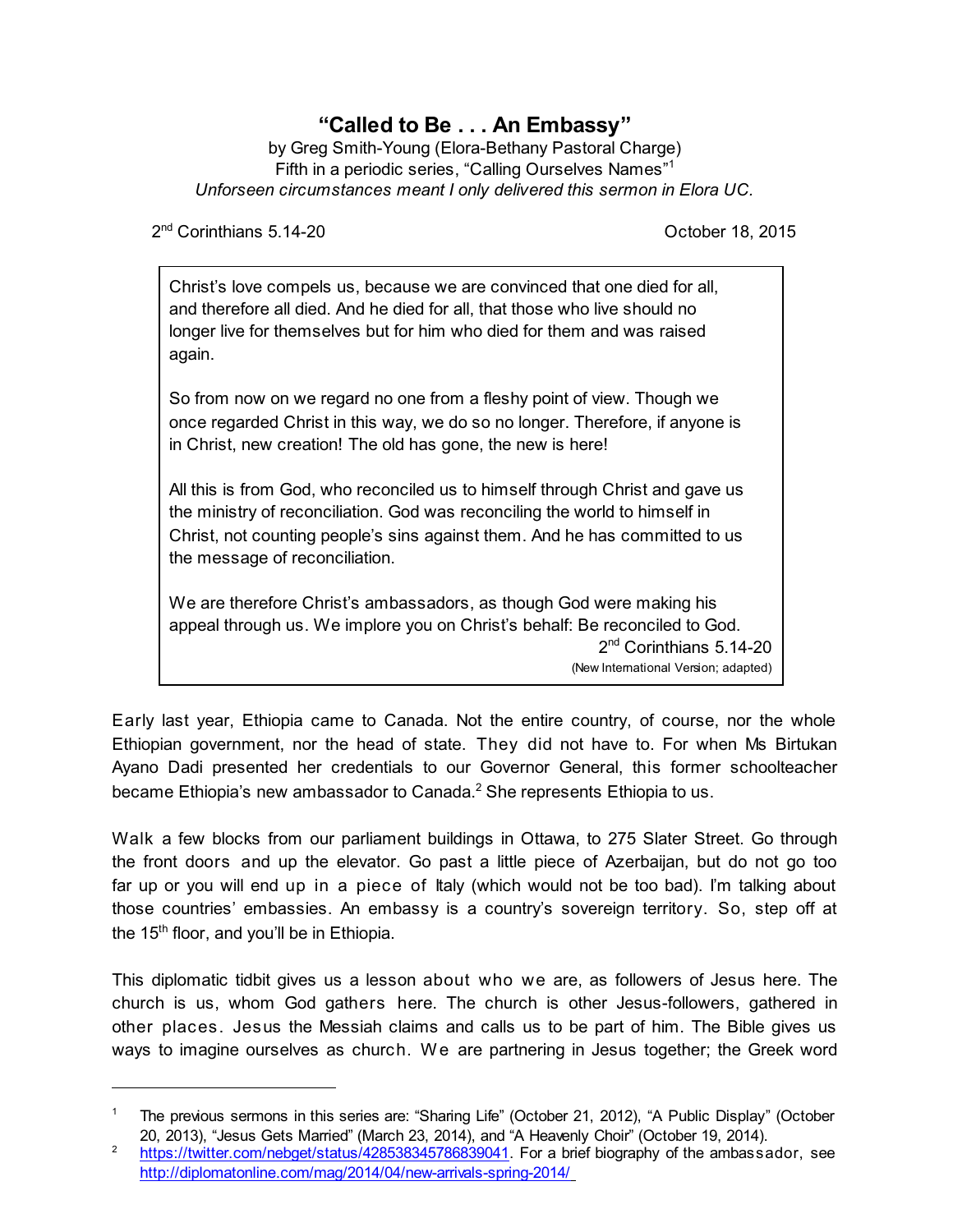for this sharing-partnership is *koinonia*. We are called out by God to do public business together; the Greek word for this calling-out is *ekklesia*. <sup>3</sup> We are a choir, singing to God. We are married to Jesus, his bride for whom he gave himself. We are Jesus' body, the Spirit's temple, a household, a people.

And, we are an embassy. As we heard in the Bible reading, we are Christ's ambassadors.

II

Let's think about what ambassadors and embassies do. How can that shape what we do, our church here?

An ambassador represents one country to another. Governments send their ambassadors to speak on their behalf. Even with modern communications, face-to-face conversations are vital for understanding, especially when there is tension. (If you send emails, you know what I mean.) Ambassadors do that.

An ambassador grows familiar with her host place and people. She lives among them, immerses herself, even learns the language. All this so she can more effectively represent her home country. She comes to know those to whom she is speaking, so she understands how her messages will be heard by her hosts.

She shows her hosts what her home is like. If you want to learn about Ethiopia, call the embassy. We've heard about that country's hardships; it also has great history and culture. The embassy staff will love to tell you about their home. They will help you visit it, even move there.

An embassy is a gathering place for expatriates from home. If you were a Canadian in Addis Ababa (Ethiopia's capital), you might have dropped by our embassy there this week, maybe to watch a ball game.

An ambassador lives in her host country, but her citizenship is back home. She reflects her home country. She speaks for her home country. She really needs to know, then, her country's policies and positions, so she can represent and advocate for them well.

III

So what about us who are Jesus' ambassadors and, together, his embassy?

Like an ambassador, we get close to people outside the embassy. We immerse ourselves in our neighbourhoods. Your neighbourhood might be the streets around your home. It

 $3$  These words had secular meanings, which early Christians adopted to describe their own fellowships.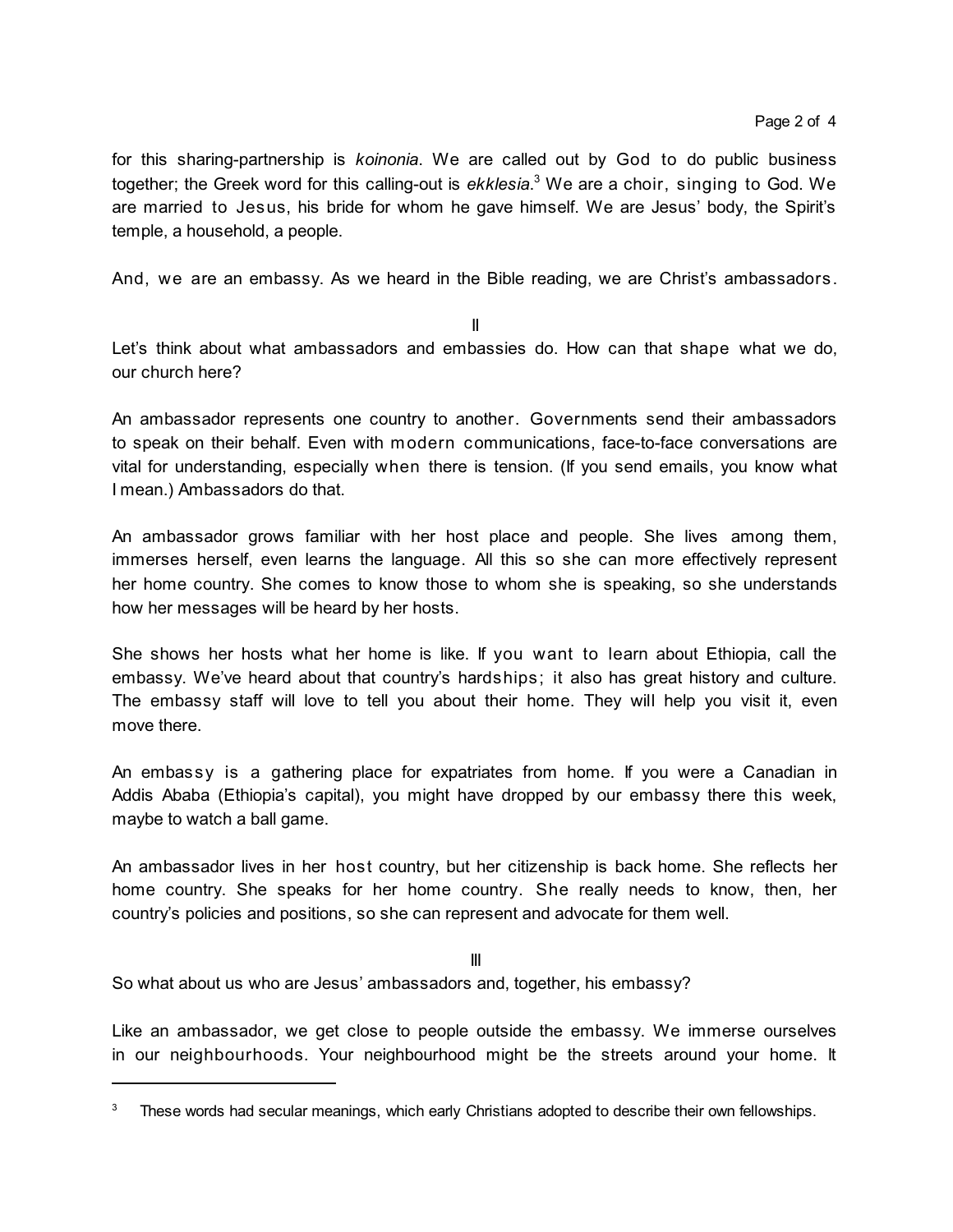might also be your school, or your workplace. It might be the sideroad your farm is on. Know your neighbours. Build relationships. That's ambassador work. An ambassador cannot be consumed with keeping the embassy in good shape, running smoothly. That is important, but only insofar as it serves her purpose: representing her home country to her host community. She's got to be out there. She's got to be known.

As Jesus' ambassadors and embassy in this place, what is our focus? How well are we known?

That's one side of the coin. Let me give the flip side. An ambassador loses her effectiveness if she becomes too much like her hosts. Her job is to represent her home. She needs to remain rooted there, where she has been sent from. That's where her loyalty lies. She can love and appreciate her hosts, but she does not belong to them.

What's the warning here for us who represent Jesus in this place? Sometimes, I think the unofficial United Church mission statement is: *Thou shalt not be weird.* If we belong to Jesus, though, we will stand out, at least in some ways.

The *Holy Spirit* gathers us here to represent *Jesus*. We do not represent ourselves. It's not about our programs, our plans, our priorities, our policies. It's about his. We represent him.

## IV

In the Scripture today, we heard Paul say, *"If anyone is in Christ*, *the New Creation has come."* God who crafted the first Creation is now fashioning you, and us together, anew. All things, as they are brought into Christ, God makes new.

John Wesley said those who belong to Jesus *"[have] new life, new senses, new faculties, new affections, new appetites, new ideas and conceptions. [Their] whole tenor of action and conversation is new, and [they live], as it were, in a new world. God, [people], the whole creation, heaven, earth, and all therein, appear in a new light, and stand related to [them] in a new manner, since [they are] created anew in Christ Jesus." 4*

Jesus sends us as his embassy, his ambassadors. We are representatives of this New Creation, sent to express it within the old.

So Paul can say, *"from now on, therefore, we regard no one according to the flesh."* For him, "flesh" was not about bodies. He did not have a hang-up about physical things. "Flesh" was how he talked about the ways the world works. "Flesh" are the things we took for

Wesley's notes on the Bible; [www.ccel.org/ccel/wesley/notes.i.ix.vi.html](http://www.ccel.org/ccel/wesley/notes.i.ix.vi.html])